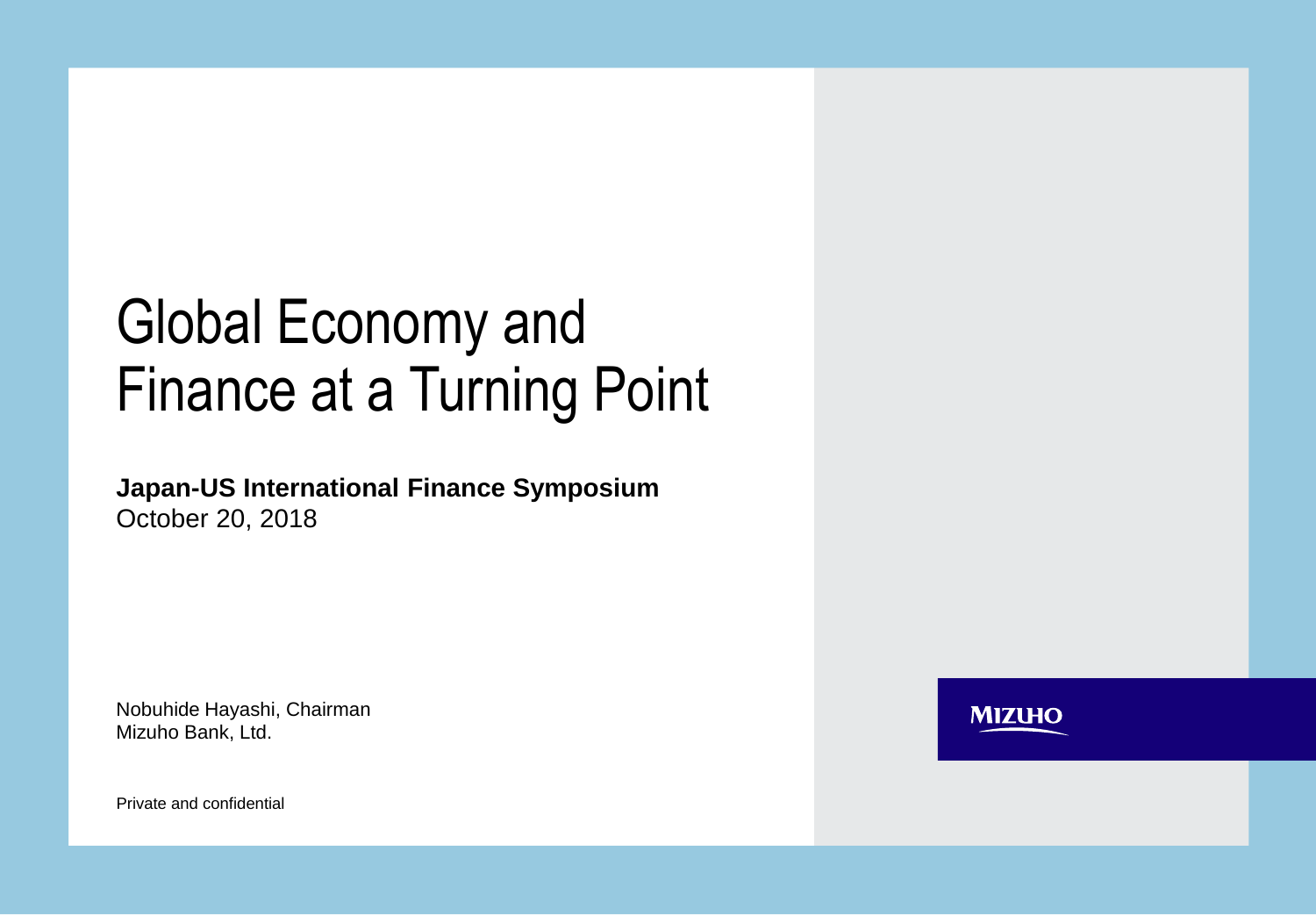# **Figure 1. Trend of world dollar**



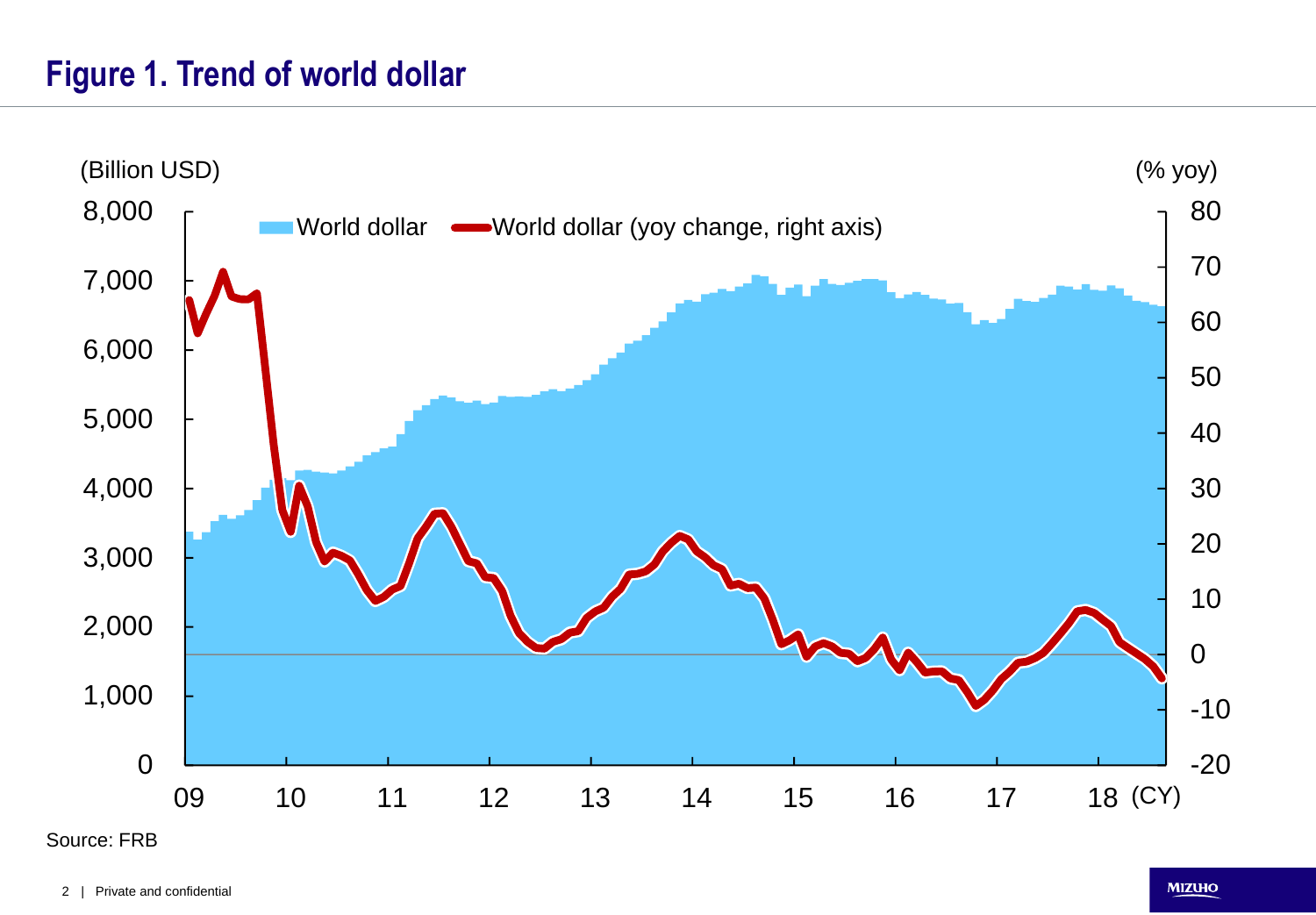# **Figure 2. Emerging market currencies against USD (one-month change since crisis)**



Source: Data of 23 currencies. Bloomberg (compiled by Mizuho Research Institute)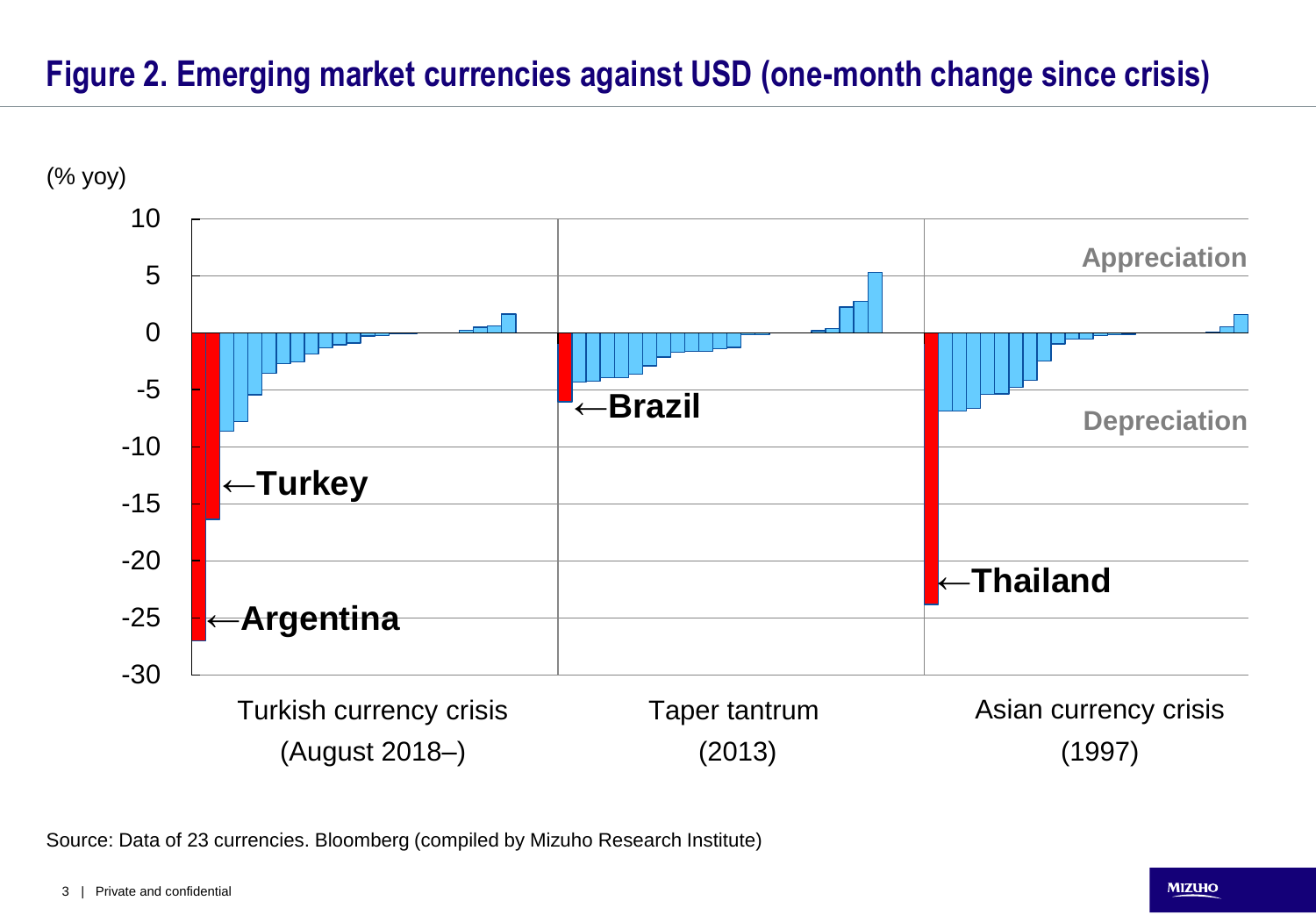# **Figure 3. US trade balance**



Source: US Department of Commerce Census Bureau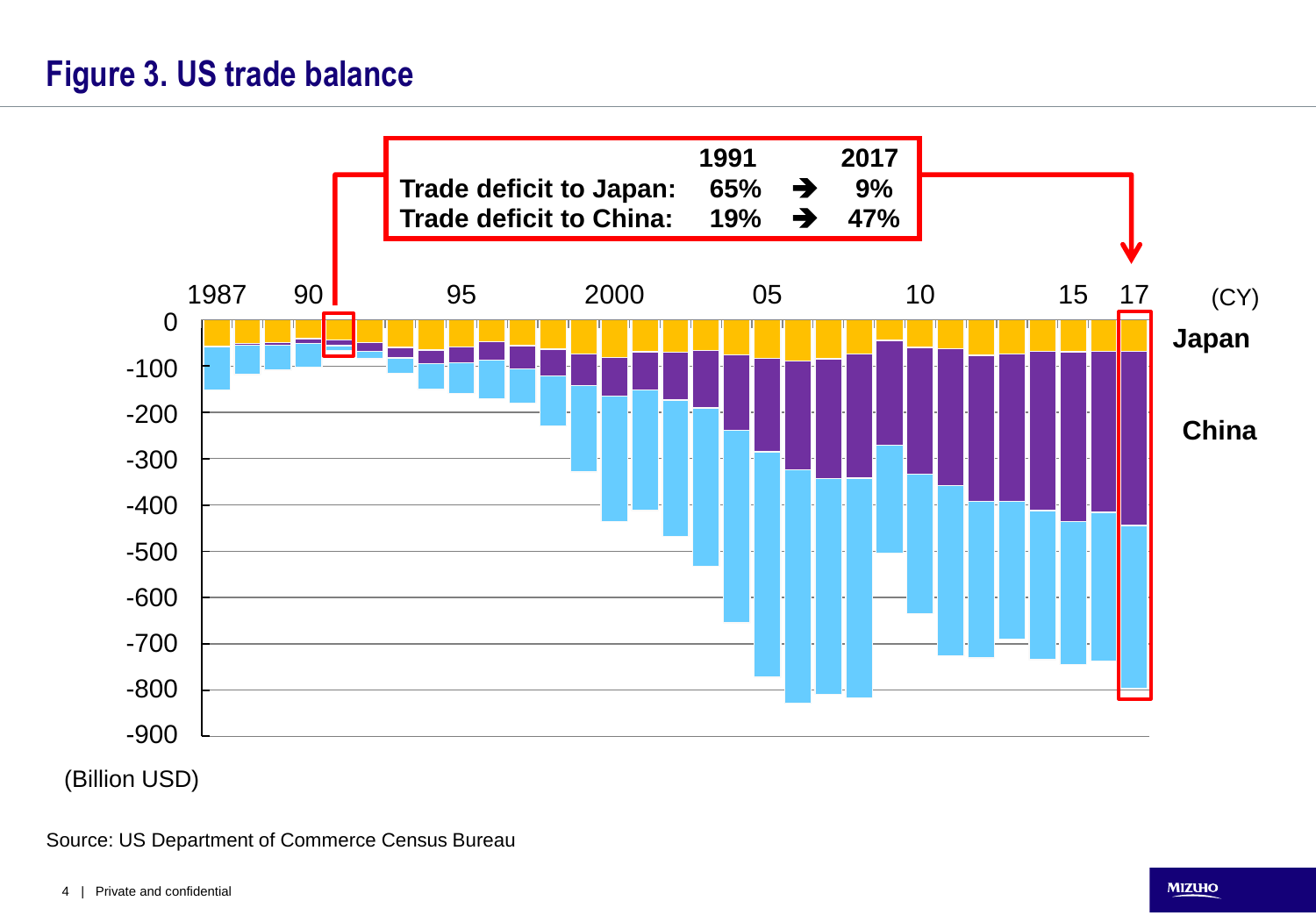### **Figure 4. Impact of 20% decline in US-China trade volume**



Note: Based on 2014–2016 economic structure and includes multiplier effects of each country. Figures for the US and China assume that a plunge in import is not compensated by substitute goods.

Source: IMF and World Bank (compiled by Mizuho Research Institute)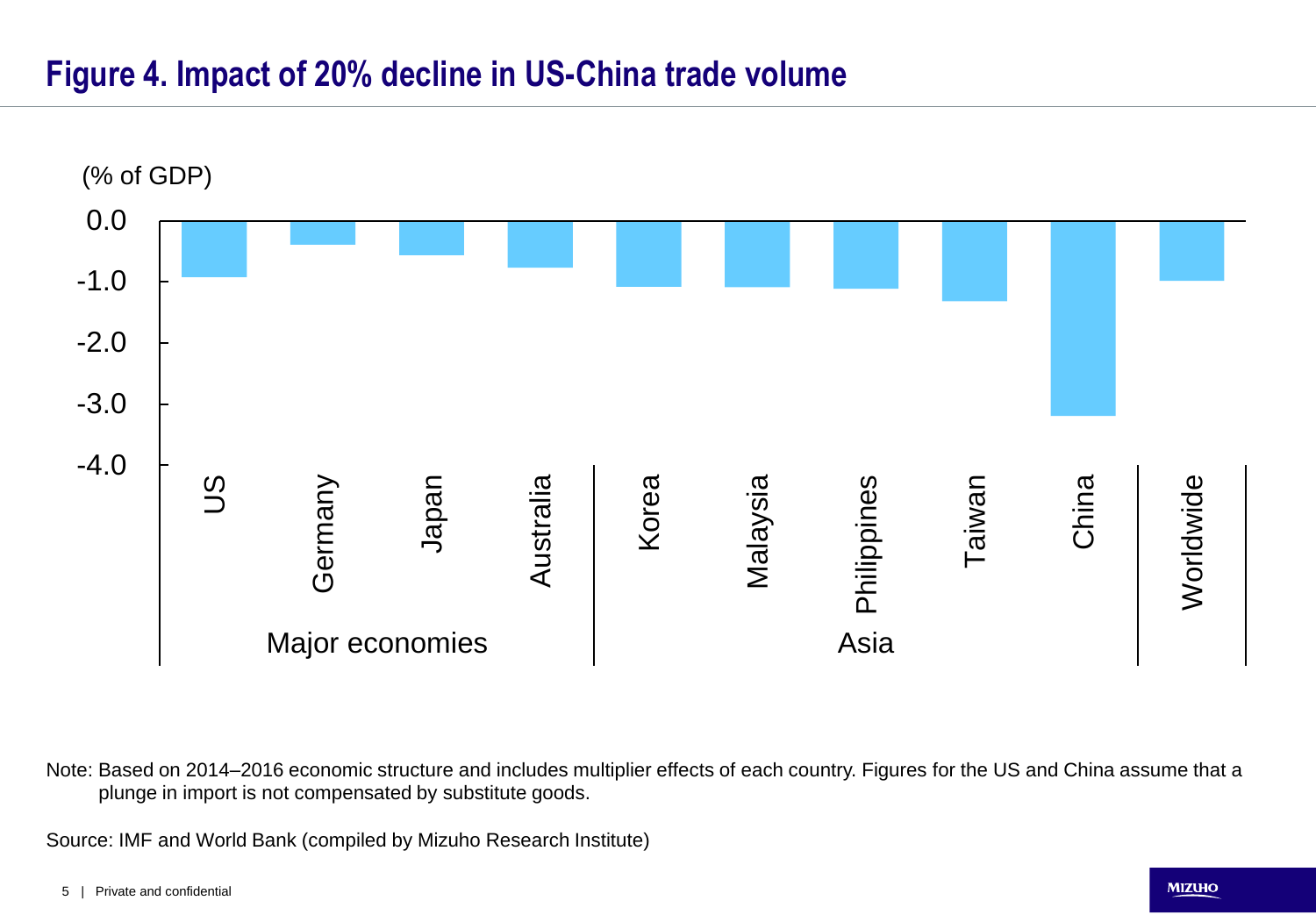# **Figure 5. Units of Japanese cars exported to and produced in the US**



(10,000 units)

Source: Japan Automobile Manufacturers Association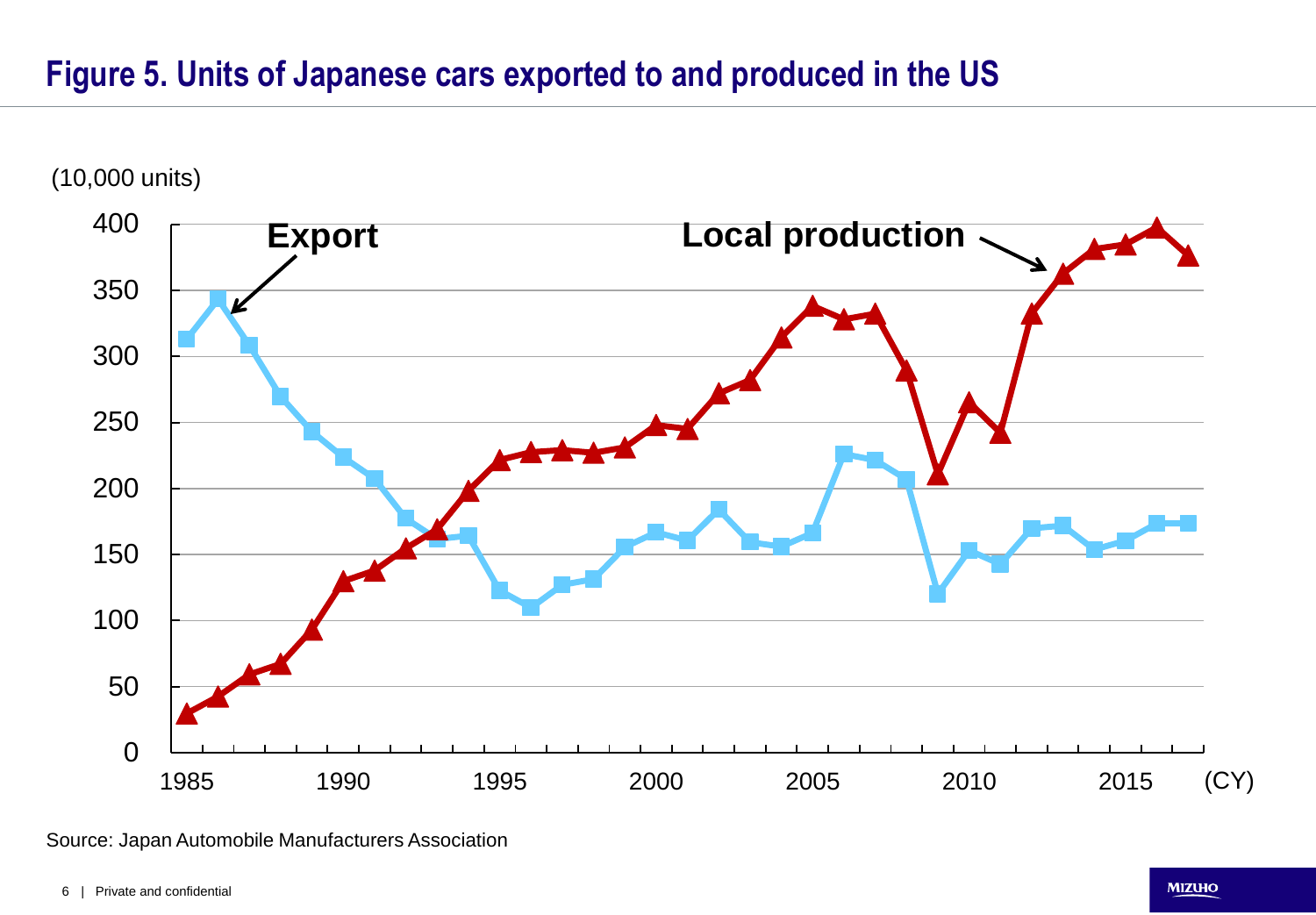### **Figure 6. Direct investment and jobs created in the US**



#### Source: US Department of Commerce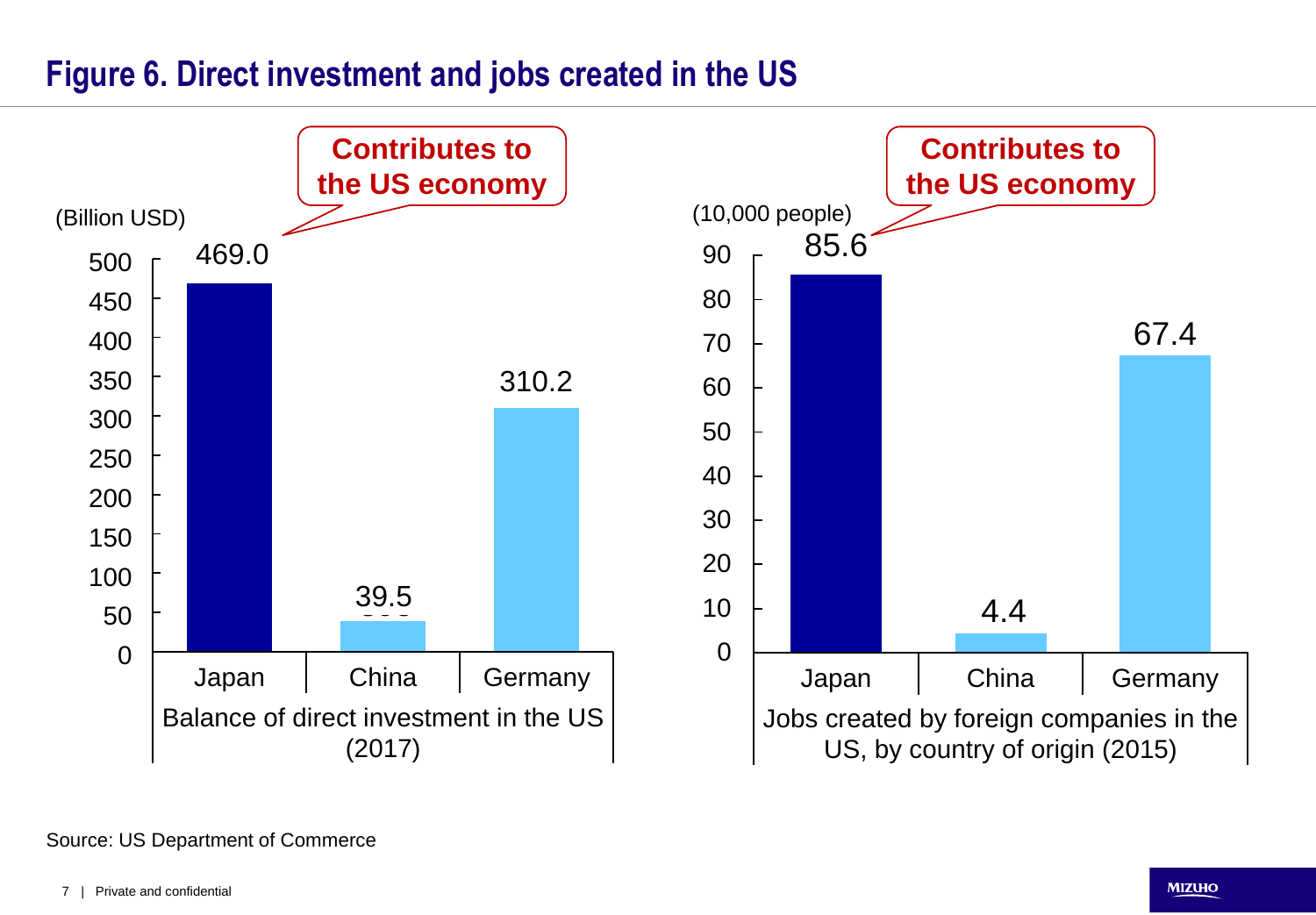# **Figure 7. Twitter : President Trump on Oct 18**

Prime Minister @AbeShinzo of Japan has been working with me to help balance out the one-sided Trade with Japan. These are some of the investments they are making in our Country - just the beginning!

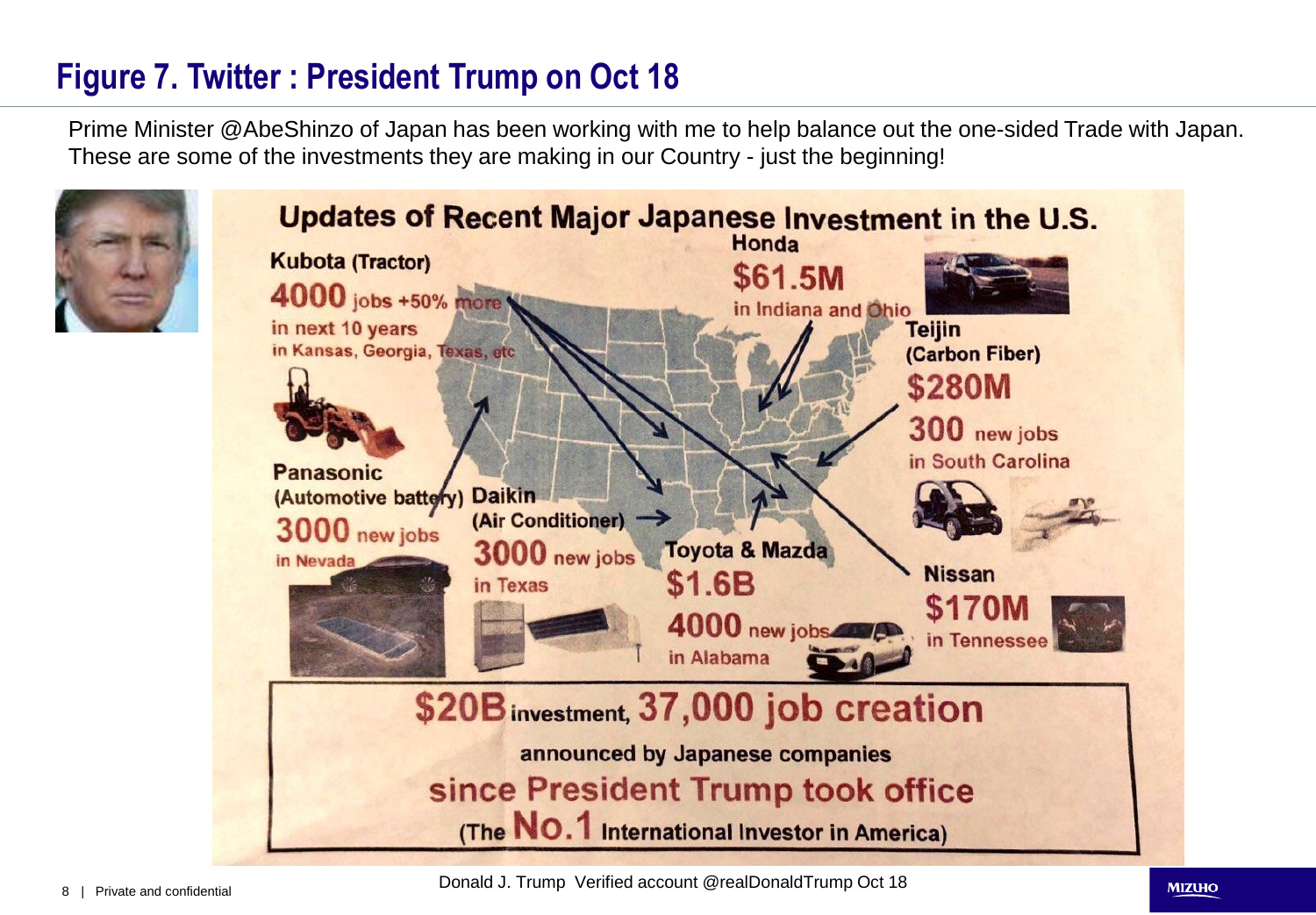### **Figure 8. Trade balance with the US: Japan vs China and Germany**



#### Source: US Department of Commerce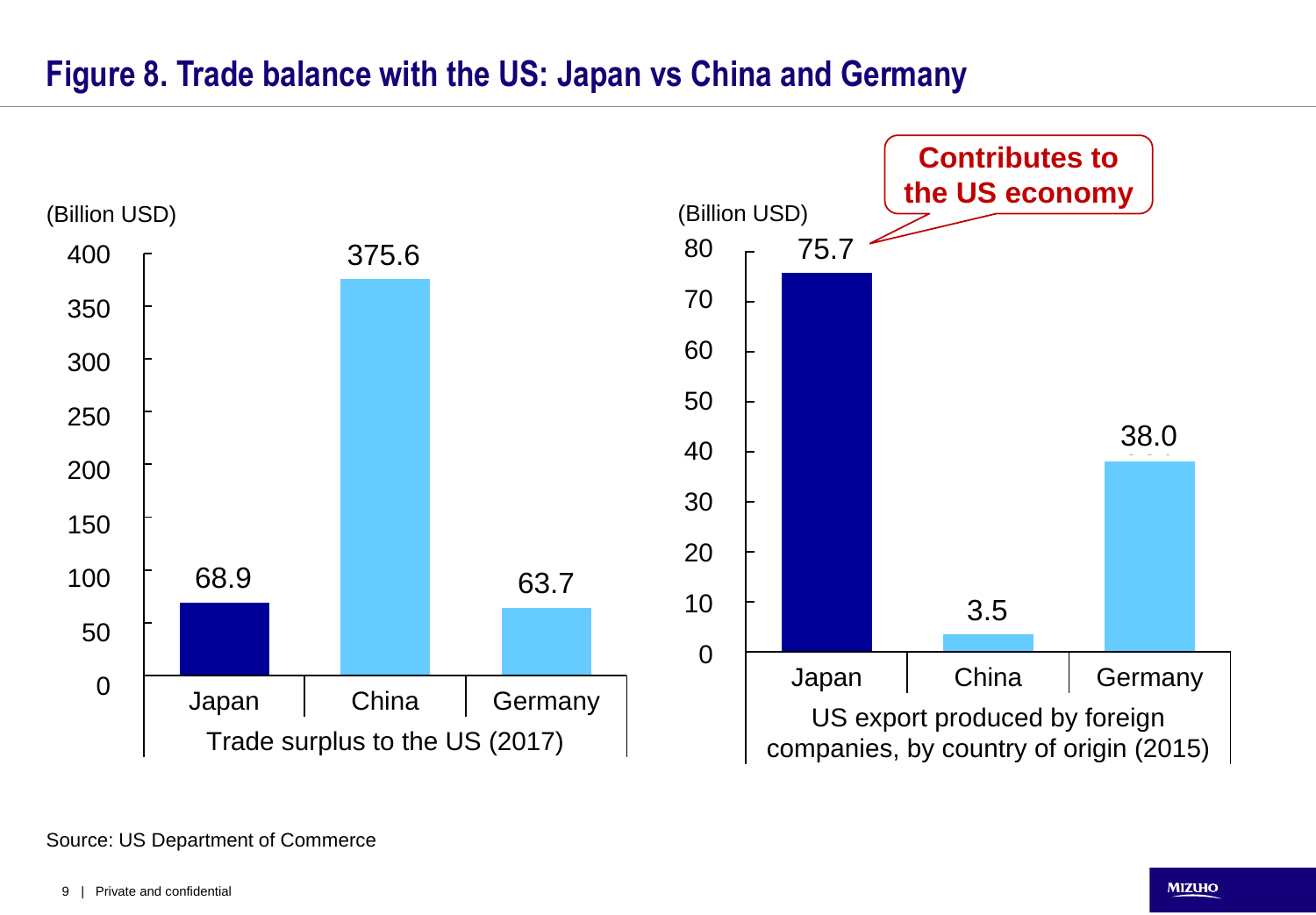• The world economy today is at a turning point

Three significant changes:

- 1. Shift away from easy monetary policy
- 2. Rising global trade and economic tensions in the world resulting in conflicts
- 3. Digital innovation
- Increasing importance of international coordination
- Unique contribution Japan has made for the US economy and its commitment to promoting multilateral economic cooperation